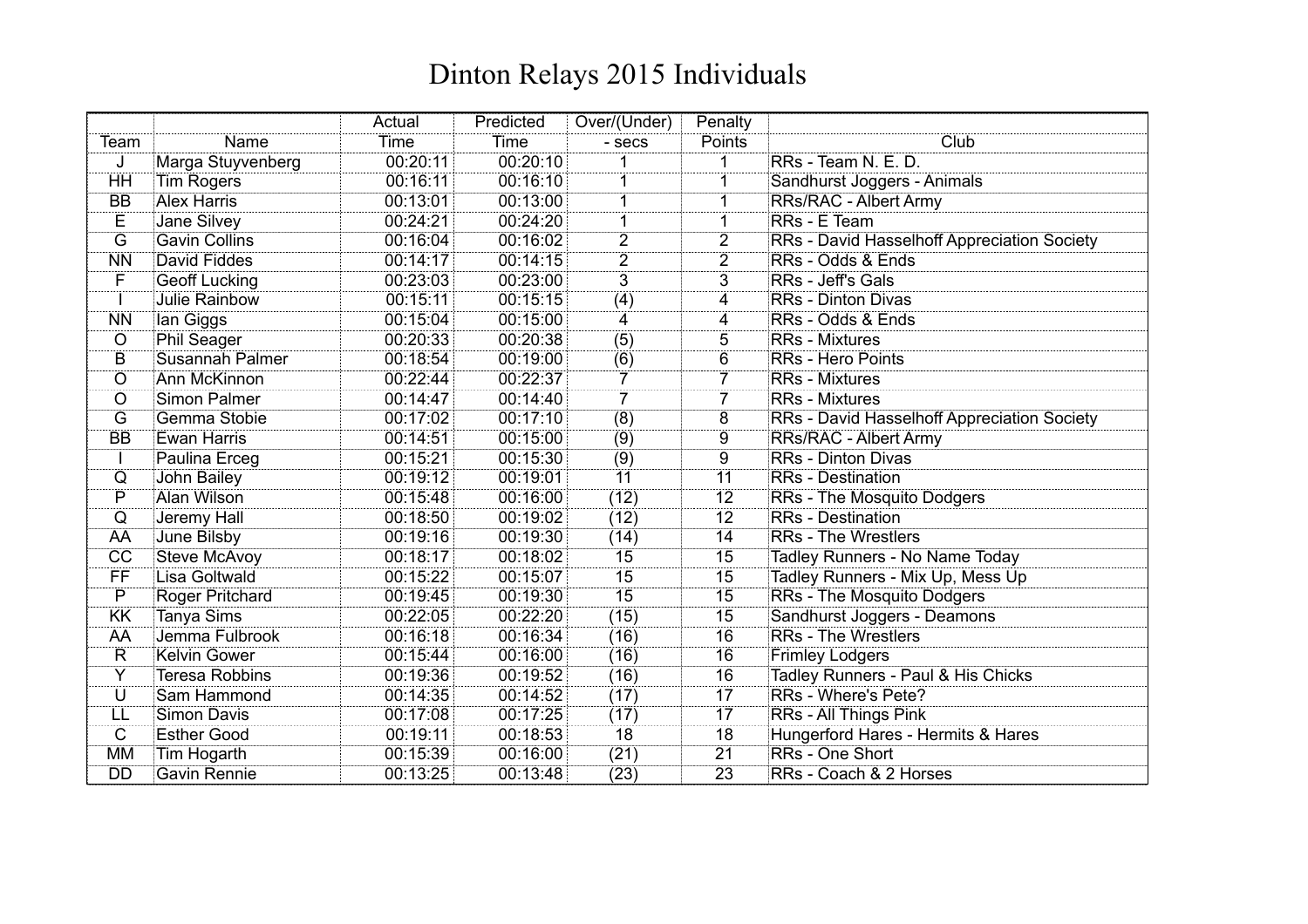|                         |                          | Actual   | Predicted | Over/(Under)    | Penalty         |                                              |
|-------------------------|--------------------------|----------|-----------|-----------------|-----------------|----------------------------------------------|
| Team                    | Name                     | Time     | Time      | - secs          | Points          | Club                                         |
| Ë                       | <b>Alison Wrigley</b>    | 00:19:36 | 00:20:00  | (24)            | $\overline{24}$ | RRs - Jeff's Gals                            |
| PP                      | Patrick                  | 00:12:51 | 00:13:15  | (24)            | 24              | RRs/Bracknell - Fidos Friends                |
| N                       | <b>Fergal Donnelly</b>   | 00:12:53 | 00:13:17  | (24)            | 24              | <b>RRs - Hockey Cokey</b>                    |
| D                       | <b>Nigel Hoult</b>       | 00:14:25 | 00:14:50  | (25)            | 25              | RRs -Lefty, Lean & Limpy                     |
| $\overline{\mathsf{R}}$ | Louise McIntosh          | 00:18:05 | 00:18:30  | (25)            | 25              | <b>Frimley Lodgers</b>                       |
| $\overline{OO}$         | Wayne Boardman           | 00:16:04 | 00:16:30  | (26)            | 26              | Sandhurst Joggers - Estate Agents            |
|                         | <b>Mathew Rainbow</b>    | 00:11:16 | 00:11:43  | (27)            | 27              | <b>RRs</b> - Dinton Divas                    |
| Ŵ                       | <b>Catherine Leather</b> | 00:18:47 | 00:18:20  | 27              | $\overline{27}$ | RRs - Legs Galore                            |
| D                       | <b>Bill Watson</b>       | 00:13:36 | 00:14:05  | (29)            | 29              | RRs - Lefty, Lean & Limpy                    |
| <b>BB</b>               | Naomi Harris             | 00:14:29 | 00:14:00  | 29              | 29              | <b>RRs/RAC - Albert Army</b>                 |
| $\overline{\mathsf{R}}$ | <b>Bob Turner</b>        | 00:16:40 | 00:16:10  | 30              | 30 <sup>2</sup> | <b>Frimley Lodgers</b>                       |
| $\overline{CC}$         | <b>Cassie Phillips</b>   | 00:16:37 | 00:17:07  | (30)            | 30              | Tadley Runners - No Name Today               |
| EE                      | <b>Emily Marshal</b>     | 00:16:49 | 00:17:20  | (31)            | 31              | Newbury AC/Finch Coasters - EE               |
| $\overline{GG}$         | <b>Brian Matthews</b>    | 00:16:27 | 00:17:01  | (34)            | 34              | Newbury Runners - B.D.S. Sprinters           |
| S                       | <b>Matt Studart</b>      | 00:19:46 | 00:20:20  | (34)            | 34              | Newbury on Time                              |
| Ŵ                       | <b>Blue Caswell</b>      | 00:14:47 | 00:14:12  | 35              | 35              | <b>RRs</b> - The Lake Lurkers                |
| U                       | Wayne Farrugia           | 00:15:39 | 00:16:16  | (37)            | 37              | RRs - Where's Pete?                          |
| $\overline{Z}$          | <b>David Gillard</b>     | 00:19:11 | 00:18:33  | 38              | 38              | RRs - Knight & Dazed                         |
| $\overline{\mathsf{H}}$ | John Bowley              | 00:18:23 | 00:17:45  | $\overline{38}$ | 38              | <b>RRs</b> - Not Watching                    |
| <b>EE</b>               | Sophie Crumly            | 00:12:20 | 00:13:00  | (40)            | 40              | Newbury AC/Finch Coasters - EE               |
| H                       | <b>Heather Bowley</b>    | 00:20:37 | 00:19:57  | 40              | 40              | <b>RRs - Not Watching</b>                    |
| <b>DD</b>               | <b>Claire Marks</b>      | 00:14:29 | 00:15:10  | (41)            | 41              | RRs - Coach & 2 Horses                       |
| JJ                      | <b>Vicky Rice</b>        | 00:16:39 | 00:17:20  | (41)            | 41              | Sandhurst Joggers - Carnivores               |
| D                       | Kathy Tytler             | 00:20:56 | 00:20:15  | 41              | 41              | RRs - Lefty, Lean & Limpy                    |
| L                       | Andy Atkinson            | 00:15:53 | 00:16:35  | (42)            | 42              | RRs - A Rose between Two Thorns - The Sequel |
| Ë                       | <b>Pete Morris</b>       | 00:21:28 | 00:20:45  | 43              | 43              | RRs - E Team                                 |
| $\overline{Z}$          | Susan Knight             | 00:17:12 | 00:17:55  | (43)            | 43              | RRs - Knight & Dazed                         |
| $\overline{\mathsf{N}}$ | <b>Alexander Calutas</b> | 00:14:50 | 00:15:35  | (45)            | 45              | RRs - Hockey Cokey                           |
| Е                       | <b>Melvin Silvey</b>     | 00:13:44 | 00:14:30  | (46)            | 46              | RRs - E Team                                 |
| J                       | Kristin Brandl           | 00:16:40 | 00:17:27  | (47)            | 47              | RRs - Team N. E. D.                          |
| Ш                       | Sarah Goldring           | 00:21:13 | 00:22:00  | (47)            | 47              | Sandhurst Joggers - Beatles                  |
| GG                      | Sue Hodgeson             | 00:21:23 | 00:22:10  | (47)            | 47              | Newbury Runners - B.D.S. Sprinters           |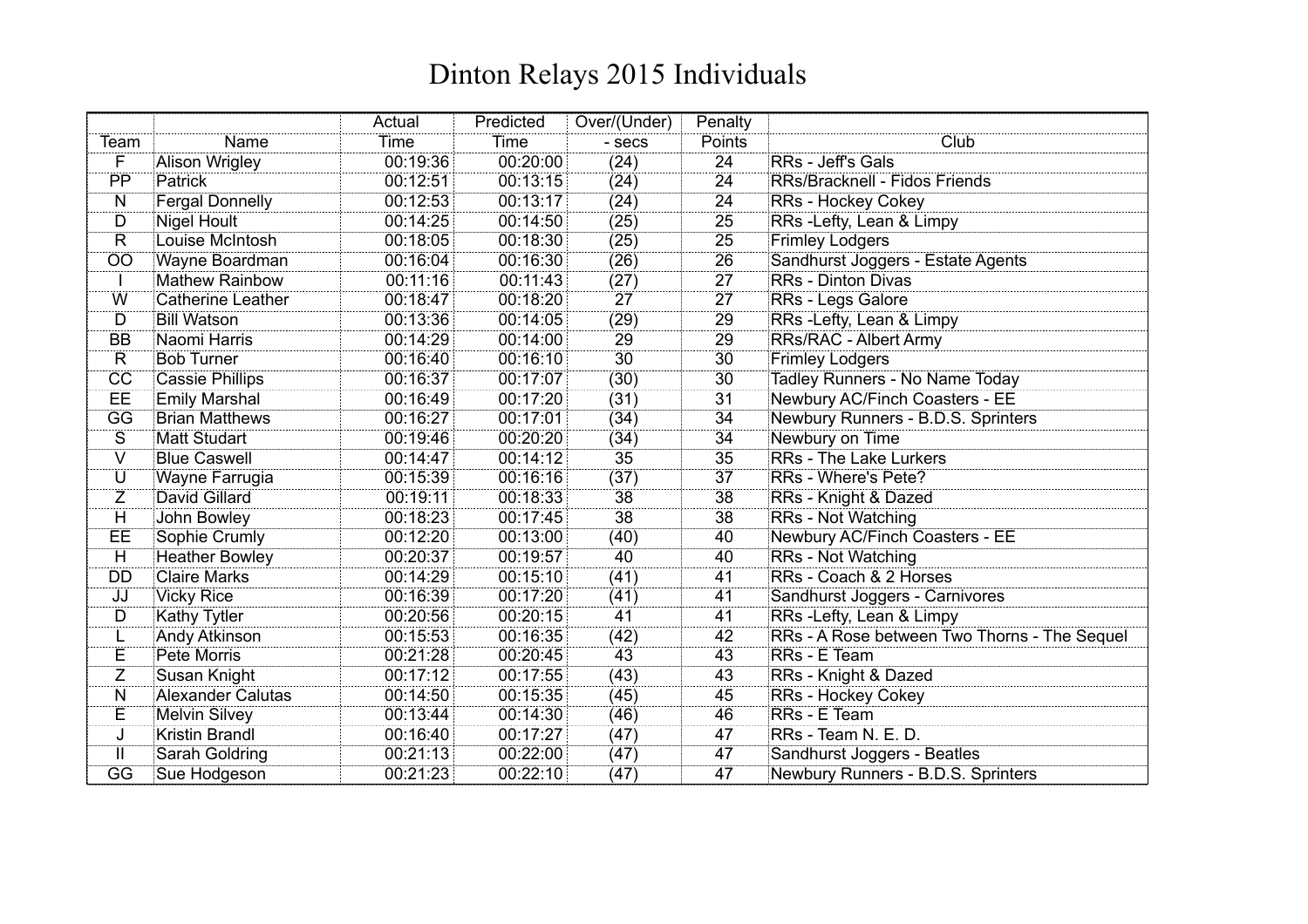|                         |                          | Actual   | Predicted | Over/(Under) | Penalty |                                              |
|-------------------------|--------------------------|----------|-----------|--------------|---------|----------------------------------------------|
| Team                    | Name                     | Time     | Time      | - secs       | Points  | Club                                         |
| GG                      | <b>Denise Matthews</b>   | 00:21:16 | 00:22:06  | (50)         | 50      | Newbury Runners - B.D.S. Sprinters           |
| DD                      | <b>Richard Morgan</b>    | 00:15:23 | 00:16:15  | (52)         | 52      | RRs - Coach & 2 Horses                       |
| L                       | <b>Aaron Chai</b>        | 00:15:29 | 00:16:23  | (54)         | 54      | RRs - A Rose between Two Thorns - The Sequel |
| P                       | Carl Woffington          | 00:20:30 | 00:21:24  | (54)         | 54      | RRs - The Mosquito Dodgers                   |
| QQ                      | Alix Eyles               | 00:14:40 | 00:15:35  | (55)         | 55      | Sandhurst Joggers - Fit Ones                 |
| $\overline{PP}$         | Cindy                    | 00:15:35 | 00:16:30  | (55)         | 55      | RRs/Bracknell - Fidos Friends                |
| $\overline{Q}$          | <b>Tom Harrison</b>      | 00:19:58 | 00:19:03  | 55           | 55      | <b>RRs</b> - Destination                     |
| KK                      | <b>Alunie Dutton</b>     | 00:21:20 | 00:22:16  | (56)         | 56      | Sandhurst Joggers - Deamons                  |
| OO                      | Colette Calanan          | 00:14:04 | 00:15:00  | (56)         | 56      | Sandhurst Joggers - Estate Agents            |
| A                       | Theresa Lamble           | 00:17:54 | 00:18:50  | (56)         | 56      | Didcot Runners - Lost in Pace                |
| <b>NN</b>               | <b>Scott Erceg</b>       | 00:14:29 | 00:15:26  | (57)         | 57      | RRs - Odds & Ends                            |
| B                       | Sarah Macgowan           | 00:19:58 | 00:19:00  | 58           | 58      | <b>RRs - Hero Points</b>                     |
| $\overline{\mathsf{K}}$ | Diane Hodder             | 00:20:01 | 00:21:00  | (59)         | 59      | RRs - P.T.S.D. (Pete then Sarah & Diane)     |
| W                       | Sandra Sheppard          | 00:17:11 | 00:18:10  | (59)         | 59      | RRs - Legs Galore                            |
| <b>MM</b>               | Erica Key                | 00:13:40 | 00:14:40  | (60)         | 60      | RRs - One Short                              |
| $\overline{B}$          | <b>Catherine Douglas</b> | 00:19:57 | 00:21:00  | (63)         | 63      | <b>RRs - Hero Points</b>                     |
| N                       | Sev Konieczny            | 00:20:17 | 00:21:26  | (69)         | 69      | <b>RRs - Hockey Cokey</b>                    |
| ΉĤ                      | <b>Mark Fallofield</b>   | 00:12:18 | 00:13:27  | (69)         | 69      | Sandhurst Joggers - Animals                  |
| J                       | David Power              | 00:14:15 | 00:15:26  | (71)         | 71      | RRs - Team N. E. D.                          |
| $\overline{PP}$         | <b>Barry Baker</b>       | 00:16:49 | 00:18:00  | (71)         | 71      | RRs/Bracknell - Fidos Friends                |
| U                       | Brooke Johnson           | 00:13:48 | 00:15:00  | (72)         | 72      | RRs - Where's Pete?                          |
| ΪË                      | <b>Cassie Phillips</b>   | 00:15:54 | 00:17:07  | (73)         | 73      | Tadley Runners - Mix Up, Mess Up             |
| K                       | Pete Jewell              | 00:13:24 | 00:12:10  | 74           | 74      | RRs - P.T.S.D. (Pete then Sarah & Diane)     |
| LL                      | Pip White                | 00:14:33 | 00:15:48  | (75)         | 75      | RRs - All Things Pink                        |
| EE                      | James Craggs             | 00:11:17 | 00:12:33  | (76)         | 76      | Newbury AC/Finch Coasters - EE               |
| $\overline{H}$          | <b>Ken Beck</b>          | 00:17:04 | 00:18:22  | (78)         | 78      | RRs - Not Watching                           |
| $\overline{\mathsf{X}}$ | Tom Wright               | 00:15:12 | 00:16:30  | (78)         | 78      | RRs - Lindas+1                               |
| KK                      | Monica Burbidge          | 00:21:42 | 00:23:00  | (78)         | 78      | Sandhurst Joggers - Deamons                  |
| Y                       | Paul Courtney            | 00:16:55 | 00:18:15  | (80)         | 80      | Tadley Runners - Paul & His Chicks           |
| $\vee$                  | Nikki Gray               | 00:13:09 | 00:14:30  | (81)         | 81      | <b>RRs</b> - The Lake Lurkers                |
| A                       | <b>Clare Jones</b>       | 00:19:05 | 00:20:30  | (85)         | 85      | Didcot Runners - Lost in Pace                |
| $\overline{\mathsf{S}}$ | <b>Graham Stent</b>      | 00:15:17 | 00:16:45  | (88)         | 88      | Newbury on Time                              |